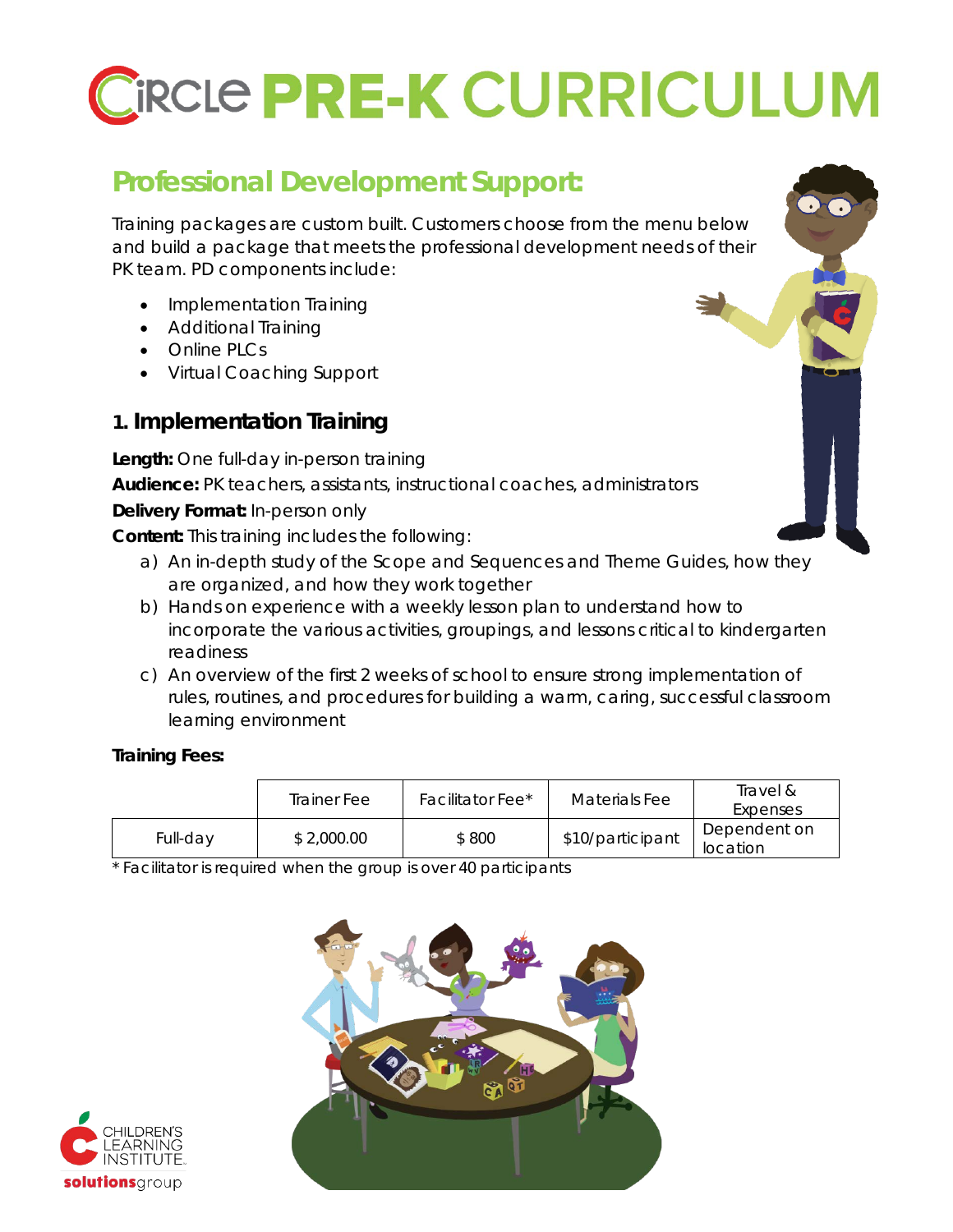## **2. Additional Training** *(available starting in fall, 2021)*

#### **Length:** Half-day or Full-day options

**Audience:** PK teachers, assistants, instructional coaches, administrators

#### **Delivery Format:** In-person or online

**Content:** The following sessions support the effective implementation of the CIRCLE Pre-K Curriculum in both English, bilingual, and dual language classrooms. These sessions may be offered during the weekday or on Saturdays. Sessions may be conducted in person or virtually.

#### Half-day Training:

- 1. Scaffolding and Differentiation using the CIRCLE Pre-K Curriculum
- 2. Effective Read-Alouds in Pre-K
- 3. CIRCLE Pre-K Curriculum Lesson Planning In-Depth
- 4. Impacting Learning in Centers
- 5. Creating an Effective Classroom Environment
- 6. CIRCLE Pre-K Curriculum for 3-Year-Old Classrooms
- 7. Effective Instruction of Phonological Awareness and Alphabet Knowledge
- 8. Using CIRCLE Progress Monitoring Data to Guide Instruction
- 9. Increasing Family Engagement in our Schools
- 10. Teaching Together Family Workshop Facilitator Training

#### Full-day Training:

- 1. Effective Instruction of Phonological Awareness with Make & Take
- 2. Classroom Management in Pre-K
- 3. Inspired Read-Alouds (enhancing language, comprehension, and vocabulary development)

#### **Training Fees:**

|          | Trainer Fee | Facilitator Fee <sup>*</sup> | Materials Fee                             | Travel &<br>Expenses                |
|----------|-------------|------------------------------|-------------------------------------------|-------------------------------------|
| Half-day | \$1,200.00  | \$400                        | Dependent on                              | Dependent on                        |
| Full-day | \$2,000.00  | \$800                        | training and<br>number of<br>participants | location for in-<br>person training |

#### \**Facilitator notes*:

- *In-person training—A facilitator is required when the group is over 40 participants*
- *Virtual training—A facilitator is required for virtual training unless provided by the district*